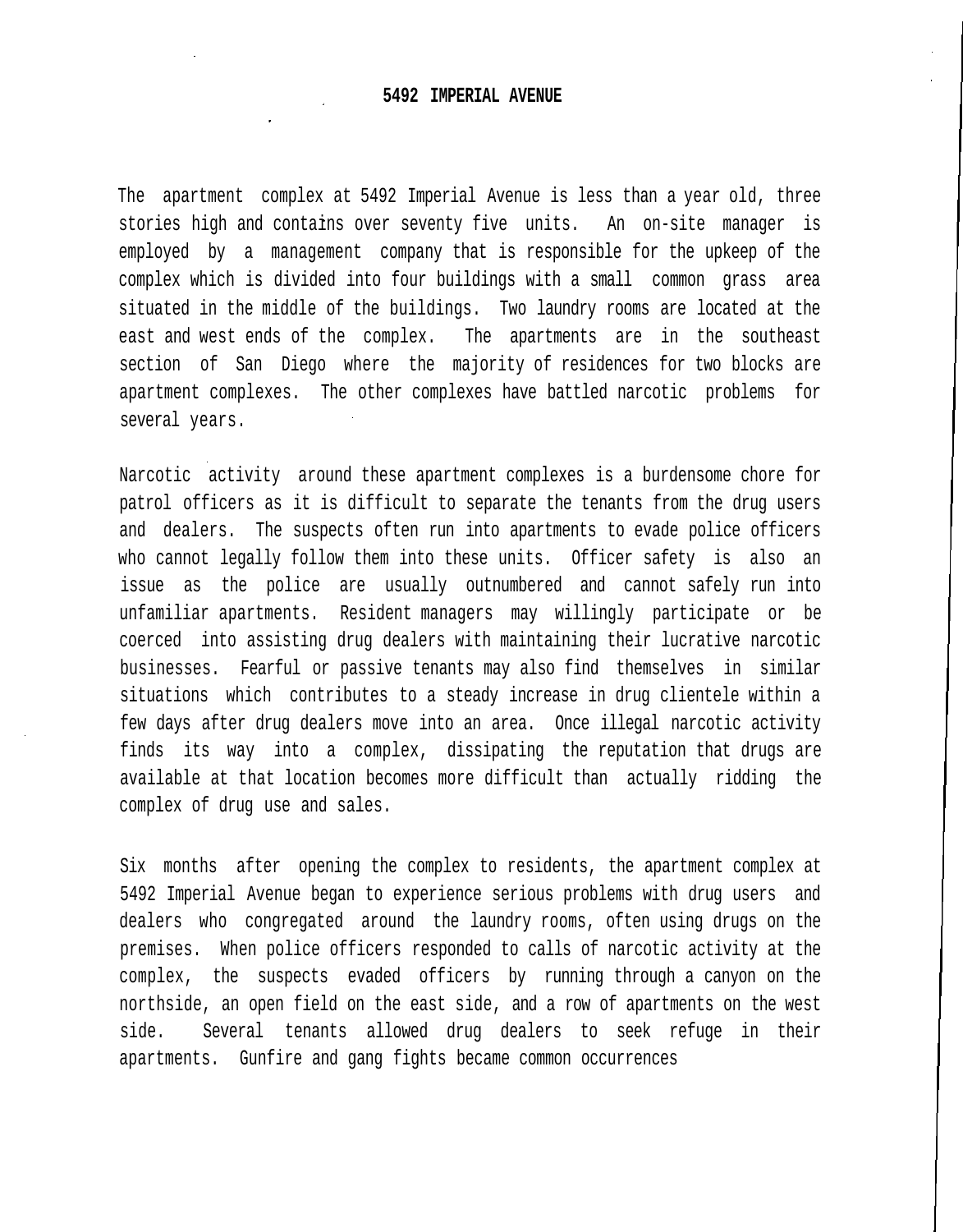## **5492 IMPERIAL AVENUE Page 2**

during evening hours, but there were ^ery few reported calls regarding the illegal activity.

Officers Gail Arcediano and Dave Walker worked the beat which included 5492 Imperial Avenue. During their routine patrol, they began to observe large groups of Black males loitering in and around the complex. When the officers stopped to investigate the activity, the groups of males ran into various apartments and surrounding areas but signs of drug and gang activity were still visible. With the assistance of officers from other watches, Arcediano and Walker began to apply selective enforcement at the complex resulting in temporary relief for the residents who expressed concern to the officers about the illegal activity.

The officers decided to use Problem Oriented Policing to find a long-term solution to the narcotic problems at this location. Their first step in collecting data was to speak with the apartment manager. Based on previous experience with managers who were intimidated by drug dealers or received gratuities for cooperation, the officers attempted to gage the manager's willingness to rid the complex of illegal activity by asking him to install specific security measures around the complex. This request involved putting locks on the laundry room doors and installing additional lighting in the center of the complex. Arcediano and Walker began to evaluate the arrest and field interview data and also talked with suspects which revealed the identity of the drug dealers, the gangs involved, and the tenants who were possibly collaborating with the dealers.

A few weeks later, the manager had not complied with their requests. Reports of shootings began to rise steadily as did the level of drug activity. The officers located the management company and spoke with a company representative who gave the officers a key to a vacant apartment. Walker and Arcediano used the apartment to observe first-hand the persons involved in the drug dealing and to identify weapons used by the dealers so the officers could decide if they would need assistance in tackling the problem.